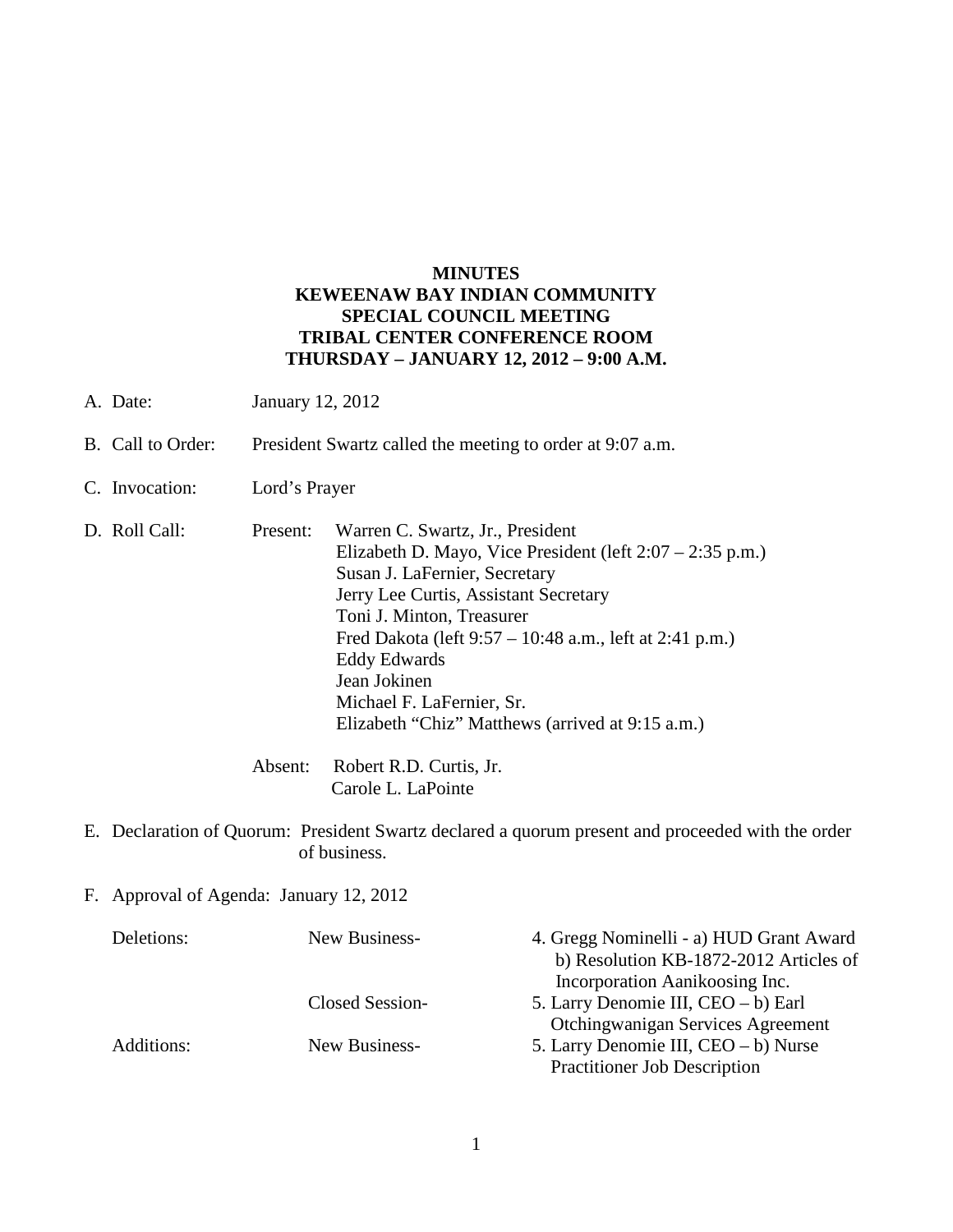**MOTION MADE BY ELIZABETH D. MAYO TO APPROVE THE AGENDA WITH THE CHANGES. SUPPORTED BY TONI J. MINTON. EIGHT IN FAVOR (Elizabeth D. Mayo, Susan J. LaFernier, Jerry Lee Curtis, Toni J. Minton, Fred Dakota, Eddy Edwards, Jean Jokinen, Michael F. LaFernier, Sr.), OPPOSED - 0, ABSTAINING - 0, THREE ABSENT (Robert R.D. Curtis, Jr., Carole L. LaPointe, Elizabeth "Chiz" Matthews), MOTION CARRIED.**

G. For Your Information:

# **Elizabeth Matthews arrived at 9:15 a.m.**

- 1. Indian Land Consolidation Program Update  $1<sup>st</sup>$  Quarter 2012 (8,479 acres)
- 2. Press Box Bar & Grill Food Service Survey Report The CEO was directed to oversee that the recommendation are followed with all of the reports.
- 3. Commodity Food Program Environmental Health and Safety Survey Report
- 4. Cue Master Environmental Health and Food Safety Survey Report
- 5. Jimaganish Wadkoaged American Legion Post Environmental Health and Food Safety Survey Report
- 6. Random Drug Screen Report for 2011 (Statistics for Government and Enterprise)
- 7. General Election 2011 Eligible Voters/Registered Voters (corrected from the 1/7/12 meeting)
- 8. Proposed Policy Amendments Job Reclassification/Grievance Process for Review. The Hiring Committee has reviewed and approved.
- 9. EPA New National Standards for Mercury Pollution from Power Plants there are also concerns about the Warden Plant burning railroad ties. President Swartz and Susan LaFernier will be meeting with Todd Warner, Natural Resources Department Director.
- 10. NRD Great Lakes Restoration Initiative Program Fact Sheet
- H. Approval of Meeting Minutes:
	- 1. May 5, 2011

**MOTION MADE BY EDDY EDWARDS TO APPROVE THE MAY 5, 2011 MEETING MINUTES. SUPPORTED BY MICHAEL F. LAFERNIER, SR. NINE IN FAVOR (Elizabeth D. Mayo, Susan J. LaFernier, Jerry Lee Curtis, Toni J. Minton, Fred Dakota, Eddy Edwards, Jean Jokinen, Michael F. LaFernier, Sr., Elizabeth "Chiz" Matthews), OPPOSED - 0, ABSTAINING - 0, TWO ABSENT (Robert R.D. Curtis, Jr., Carole L. LaPointe), MOTION CARRIED.**

- I. Old Business:
	- 1. John Baker, Attorney New Business License Application for Arlan Friisvall/Jeff Swartz Zebing Solutions Engineering and Construction Services

Jeff, who has a license as an electrical engineer, and Arlan will employ Gary Swartz who is licensed as a professional engineer.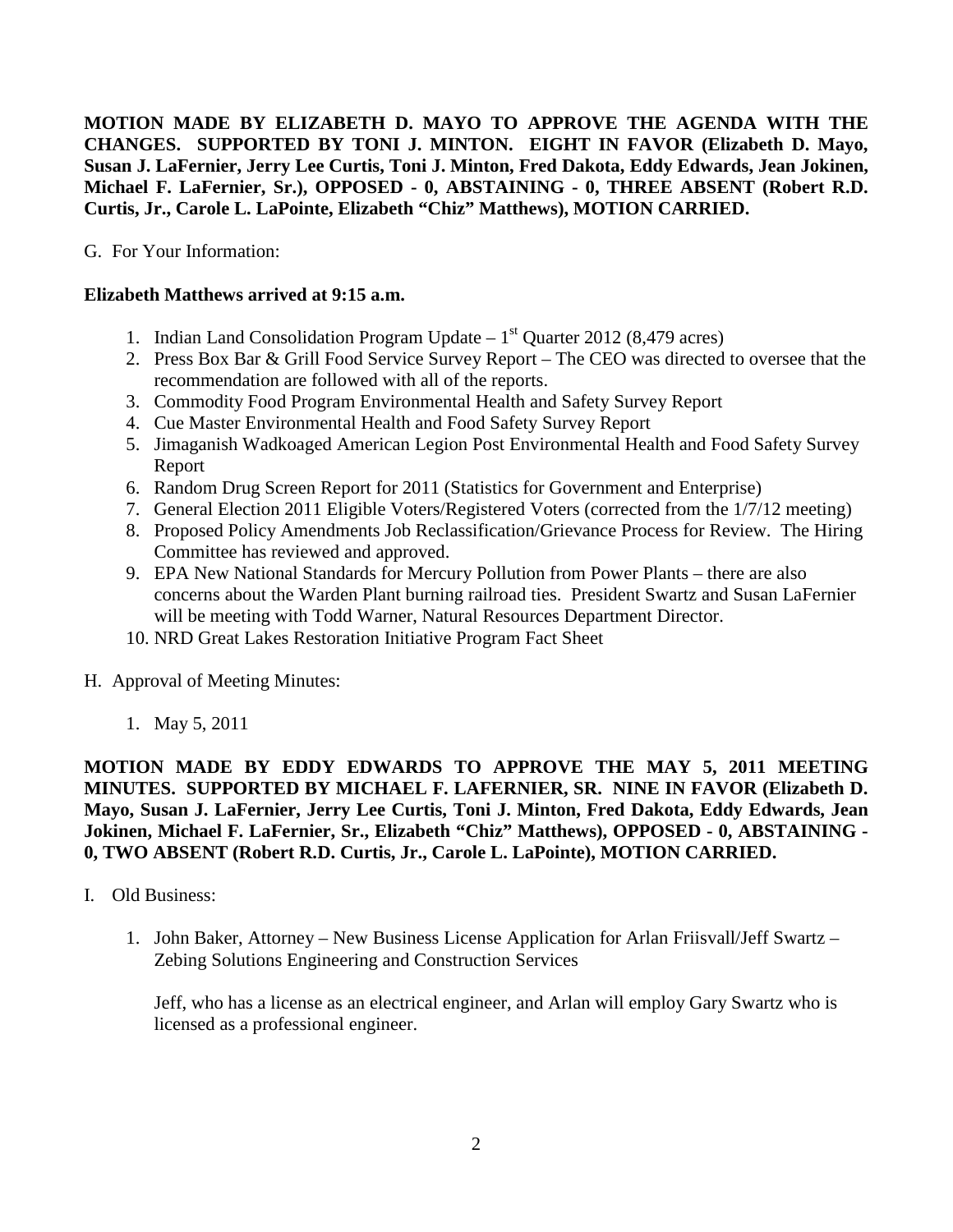**MOTION MADE BY ELIZABETH D. MAYO TO APPROVE THE BUSINESS LICENSE FOR ARLAN FRIISVALL AND JEFF SWARTZ DOING BUSINESS AS ZEBING SOLUTIONS. SUPPORTED BY FRED DAKOTA. EIGHT IN FAVOR (Elizabeth D. Mayo, Susan J. LaFernier, Jerry Lee Curtis, Toni J. Minton, Fred Dakota, Jean Jokinen, Michael F. LaFernier, Sr., Elizabeth "Chiz" Matthews), ONE OPPOSED (Eddy Edwards), ABSTAINING - 0, TWO ABSENT (Robert R.D. Curtis, Jr., Carole L. LaPointe), MOTION CARRIED.**

Eddy Edwards stated his opposition: He is opposed because neither applicant is a licensed engineer.

- J. New Business:
	- 1. John Baker, Attorney
		- a) New Business License Application for Jerry Magnant KBO Cigarette Sales

**MOTION MADE BY TONI J. MINTON TO TABLE THE BUSINESS LICENSE APPLICATION FOR JERRY MAGNANT FOR THE KBO CIGARETTE SALES UNTIL HE COMPLETES THE CIGARETTE LICENSE APPLICATION. SUPPORTED BY ELIZABETH "CHIZ" MATTHEWS. NINE IN FAVOR (Elizabeth D. Mayo, Susan J. LaFernier, Jerry Lee Curtis, Toni J. Minton, Fred Dakota, Eddy Edwards, Jean Jokinen, Michael F. LaFernier, Sr., Elizabeth "Chiz" Matthews), OPPOSED - 0, ABSTAINING - 0, TWO ABSENT (Robert R.D. Curtis, Jr., Carole L. LaPointe), MOTION CARRIED.** 

b) Renewal License Application Donald Messer/Jason Messer DaShack

**MOTION MADE BY EDDY EDWARDS TO APPROVE THE BUSINESS LICENSE RENEWAL FOR DASHACK PENDING COMPLIANCE WITH THE FINDINGS FROM THE INDIAN HEALTH SERVICES FOOD SAFETY SURVEY. SUPPORTED BY FRED DAKOTA. NINE IN FAVOR (Elizabeth D. Mayo, Susan J. LaFernier, Jerry Lee Curtis, Toni J. Minton, Fred Dakota, Eddy Edwards, Jean Jokinen, Michael F. LaFernier, Sr., Elizabeth "Chiz" Matthews), OPPOSED - 0, ABSTAINING - 0, TWO ABSENT (Robert R.D. Curtis, Jr., Carole L. LaPointe), MOTION CARRIED.**

2. Tom Verboczki – Harvey Housing Issues

Tom stated he appealed OHA's decision to the OHA Board last year which permanently denied him housing. The reason he was given is because he has a history of violence. He was supposed to be on the waiting list and has waited for one year.

Tom requested the Council look at OHA policies and favors being given to family and coworkers. Eddy said they are following policy.

The Council asked if he could be put on the list for a Market Value home if one is available.

He stated he will need housing by May or June.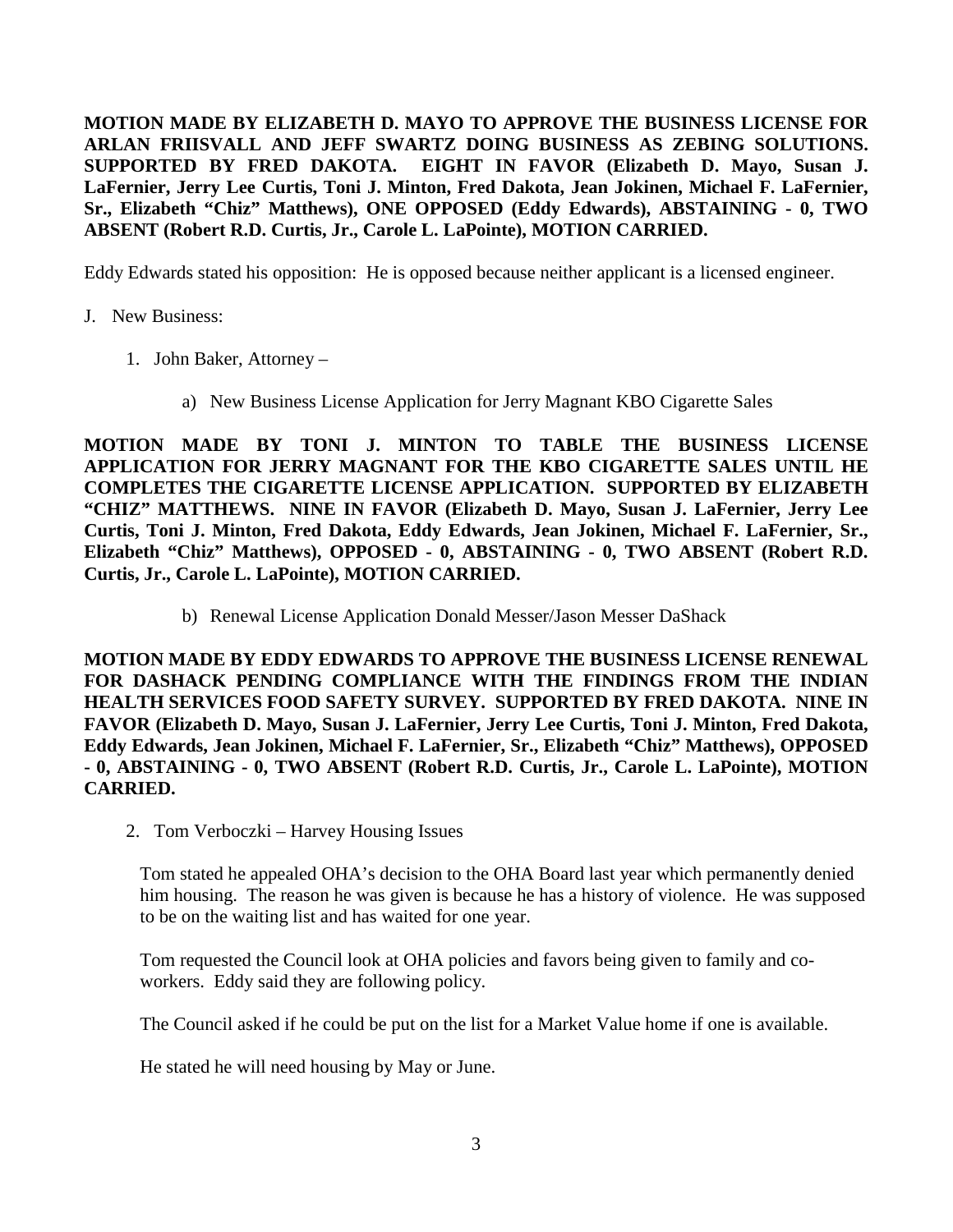### **Break: 9:57 – 10:11 a.m.**

#### **Fred Dakota left 9:57 – 10:48 a.m.**

The Council asked Eddy what funds OHA are using to purchase these homes and for the loans.

Eddy stated that OHA will work with Tom for a home.

3. Jean Jokinen – Debit Cards - Jean stated she has heard from Tribal members that each Council member received a \$5,000.00 debit card from Casino funds and would like information about them.

Julie Ricci from Wells Fargo Bank via Conference Call stated the error is on Wells Fargo and she apologized. An Ed Edwards from Delaware ordered the cards from a different account and cards were issued by mistake to the signers from the Marquette Casino account. The cards were deactivated and no charges were made. Wells Fargo is working on extra protection for KBIC's accounts.

Susan LaFernier had the six cards that were issued so far and will bring them to be destroyed. One was destroyed by a Council Member.

#### **Break: 11:31 – 11:46 a.m.**

4. Gregg Nominelli, Economic Developer – Comprehensive Economic Development Strategy List – the due date is January  $25<sup>th</sup>$ .

**MOTION MADE BY ELIZABETH D. MAYO TO APPROVE THE CEDS LIST AND SUBMIT TO THE INTER-TRIBAL COUNCIL. SUPPORTED BY SUSAN J. LAFERNIER. NINE IN FAVOR (Elizabeth D. Mayo, Susan J. LaFernier, Jerry Lee Curtis, Toni J. Minton, Fred Dakota, Eddy Edwards, Jean Jokinen, Michael F. LaFernier, Sr., Elizabeth "Chiz" Matthews), OPPOSED - 0, ABSTAINING - 0, TWO ABSENT (Robert R.D. Curtis, Jr., Carole L. LaPointe), MOTION CARRIED.**

#### **Lunch: 11:54 a.m. – 1:06 p.m.**

5. Todd Warner, NRD – New  $3<sup>rd</sup>$  Walleye Pond Funding Request

**MOTION MADE BY ELIZABETH D. MAYO TO APPROVE THE NEW WALLEYE POND FUNDING REQUEST AT THE BREWERY ROAD LOCATION AND THE USDA/NRCS FUNDING AGREEMENT AND MULTI-AGREEMENT. SUPPORTED BY FRED DAKOTA. NINE IN FAVOR (Elizabeth D. Mayo, Susan J. LaFernier, Jerry Lee Curtis, Toni J. Minton, Fred Dakota, Eddy Edwards, Jean Jokinen, Michael F. LaFernier, Sr., Elizabeth "Chiz" Matthews), OPPOSED - 0, ABSTAINING - 0, TWO ABSENT (Robert R.D. Curtis, Jr., Carole L. LaPointe), MOTION CARRIED.**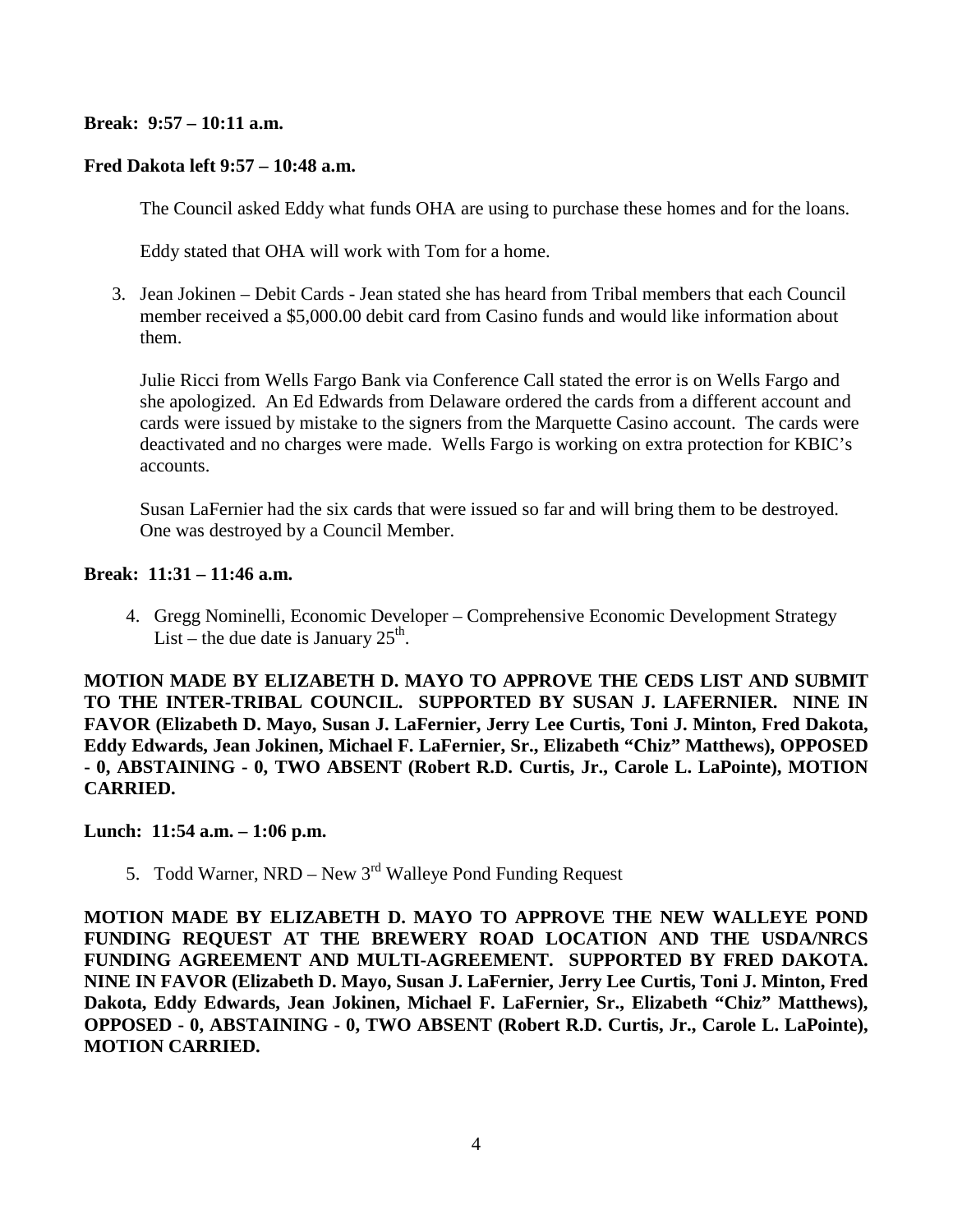- K. Closed Session:
	- 1. Todd Warner, NRD
		- a) Wisconsin Veterinary Diagnostic Laboratory Services Agreement
		- b) Janet K. Marr Services Agreement
		- c) Fischer Biological Consulting, LLC Consultant Agreement Modification
	- 2. John Baker, Attorney
	- 3. Ed Janisse, Radio Station Manager Satellite Program Contracts (3)
	- 4. David Haataja, Casinos General Manager/Dale Shalifoe, Baraga Casino Assistant Manager Shuffle Master" Six Card Poker" Agreement
	- 5. Larry Denomie III, CEO Personnel Issue

**MOTION MADE BY MICHAEL F. LAFERNIER, SR. TO GO INTO CLOSED SESSION AT 1:12 P.M. SUPPORTED BY ELIZABETH "CHIZ" MATTHEWS. SEVEN IN FAVOR (Susan J. LaFernier, Jerry Lee Curtis, Toni J. Minton, Eddy Edwards, Jean Jokinen, Michael F. LaFernier, Sr., Elizabeth "Chiz" Matthews), TWO OPPOSED (Elizabeth D. Mayo, Fred Dakota), ABSTAINING - 0, TWO ABSENT (Robert R.D. Curtis, Jr., Carole L. LaPointe), MOTION CARRIED.**

**Elizabeth Mayo left 2:07 – 2:35 p.m.** 

**Fred Dakota left at 2:41 p.m.**

**Break: 2:41 – 3:00 p.m.**

**MOTION MADE BY ELIZABETH D. MAYO TO GO INTO OPEN SESSION AT 3:45 P.M. SUPPORTED BY JERRY LEE CURTIS. EIGHT IN FAVOR (Elizabeth D. Mayo, Susan J. LaFernier, Jerry Lee Curtis, Toni J. Minton, Eddy Edwards, Jean Jokinen, Michael F. LaFernier, Sr., Elizabeth "Chiz" Matthews), OPPOSED - 0, ABSTAINING - 0, THREE ABSENT (Robert R.D. Curtis, Jr., Fred Dakota, Carole L. LaPointe), MOTION CARRIED.**

[New Business]

- 6. Larry Denomie III, CEO
	- a) Weekly Update
	- b) Nurse Practitioner Job Description The Council requested to bring this item back at a later date with a Budget Report from Carole LaPointe.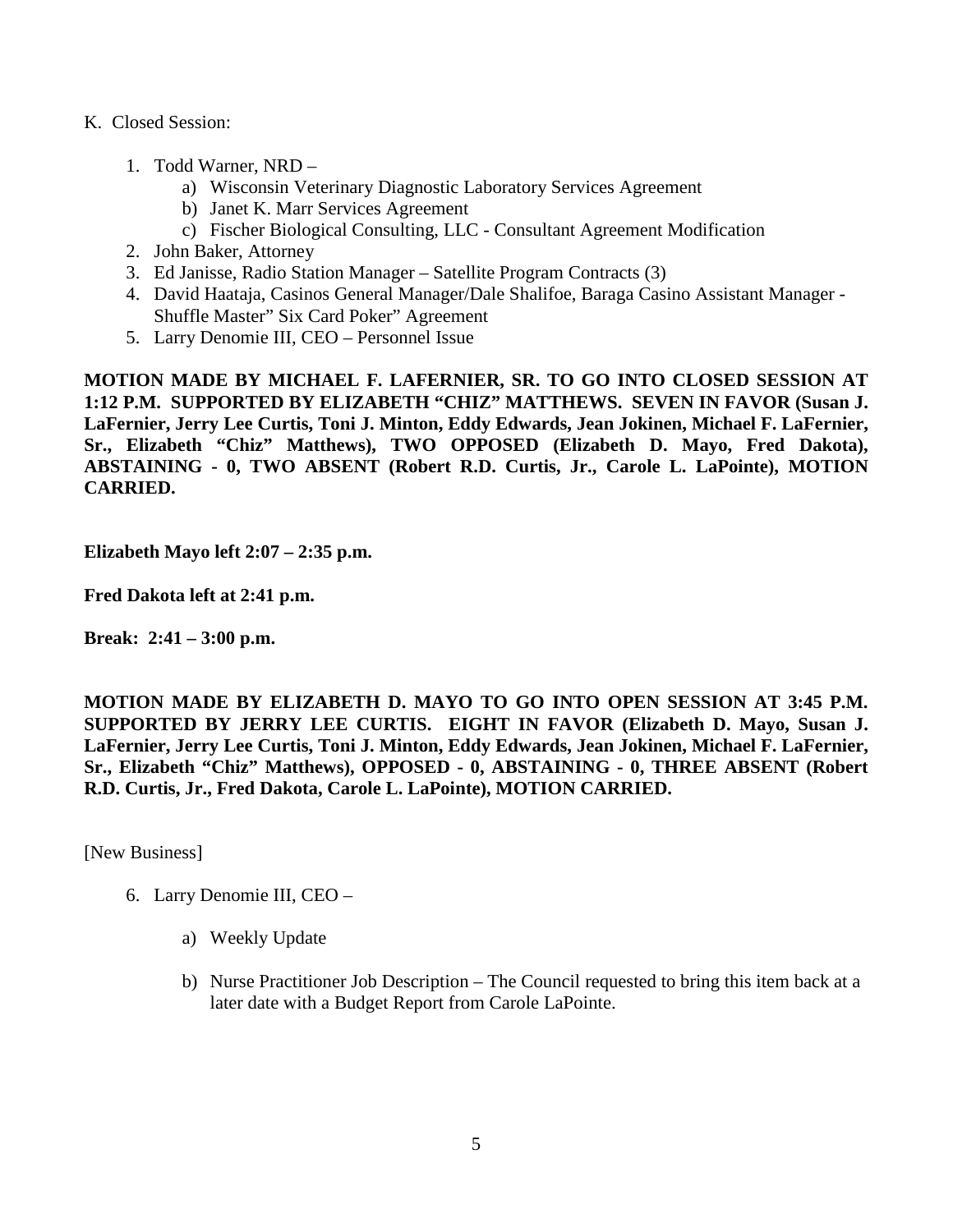Wisconsin Veterinary Diagnostic Laboratory Services Agreement – Chronic Wasting Disease Testing in Area White-Tailed Deer

**MOTION MADE BY ELIZABETH "CHIZ" MATTHEWS TO APPROVE THE SERVICES AGREEMENT BETWEEN KBIC AND THE WISCONSIN VETERINARY DIAGNOSTIC LABORATORY. SUPPORTED BY MICHAEL F. LAFERNIER, SR. EIGHT IN FAVOR (Elizabeth D. Mayo, Susan J. LaFernier, Jerry Lee Curtis, Toni J. Minton, Eddy Edwards, Jean Jokinen, Michael F. LaFernier, Sr., Elizabeth "Chiz" Matthews), OPPOSED - 0, ABSTAINING - 0, THREE ABSENT (Robert R.D. Curtis, Jr., Fred Dakota, Carole L. LaPointe), MOTION CARRIED.**

Janet K. Marr Services Agreement – ANA Wildlife Management Plan Phase II Grant Project \$6,000.00

**MOTION MADE BY EDDY EDWARDS TO APPROVE THE SERVICES AGREEMENT BETWEEN KBIC AND JANET K. MARR. SUPPORTED BY SUSAN J. LAFERNIER. EIGHT IN FAVOR (Elizabeth D. Mayo, Susan J. LaFernier, Jerry Lee Curtis, Toni J. Minton, Eddy Edwards, Jean Jokinen, Michael F. LaFernier, Sr., Elizabeth "Chiz" Matthews), OPPOSED - 0, ABSTAINING - 0, THREE ABSENT (Robert R.D. Curtis, Jr., Fred Dakota, Carole L. LaPointe), MOTION CARRIED.**

Fischer Biological Consulting, LLC Consultant Agreement Change Order #2 – Upgrading the (Brook Trout) Hatchery

**MOTION MADE BY SUSAN J. LAFERNIER TO APPROVE THE CONSULTANT AGREEMENT CHANGE ORDER FOR FISCHER BIOLOGICAL CONSULTING LLC WHICH WOULD CHANGE THE ORDER TO \$14,000.00 MAXIMUM COST AND EXTEND THE TIME TO MARCH 31, 2012. SUPPORTED BY ELIZABETH "CHIZ" MATTHEWS. EIGHT IN FAVOR (Elizabeth D. Mayo, Susan J. LaFernier, Jerry Lee Curtis, Toni J. Minton, Eddy Edwards, Jean Jokinen, Michael F. LaFernier, Sr., Elizabeth "Chiz" Matthews), OPPOSED - 0, ABSTAINING - 0, THREE ABSENT (Robert R.D. Curtis, Jr., Fred Dakota, Carole L. LaPointe), MOTION CARRIED.**

Shuffle Master Six Card Poker (table game) Lease Agreement -

**MOTION MADE BY ELIZABETH D. MAYO TO APPROVE THE SHUFFLE MASTER SIX CARD POKER LEASE AGREEMENT. SUPPORTED BY MICHAEL F. LAFERNIER, SR. EIGHT IN FAVOR (Elizabeth D. Mayo, Susan J. LaFernier, Jerry Lee Curtis, Toni J. Minton, Eddy Edwards, Jean Jokinen, Michael F. LaFernier, Sr., Elizabeth "Chiz" Matthews), OPPOSED - 0, ABSTAINING - 0, THREE ABSENT (Robert R.D. Curtis, Jr., Fred Dakota, Carole L. LaPointe), MOTION CARRIED.**